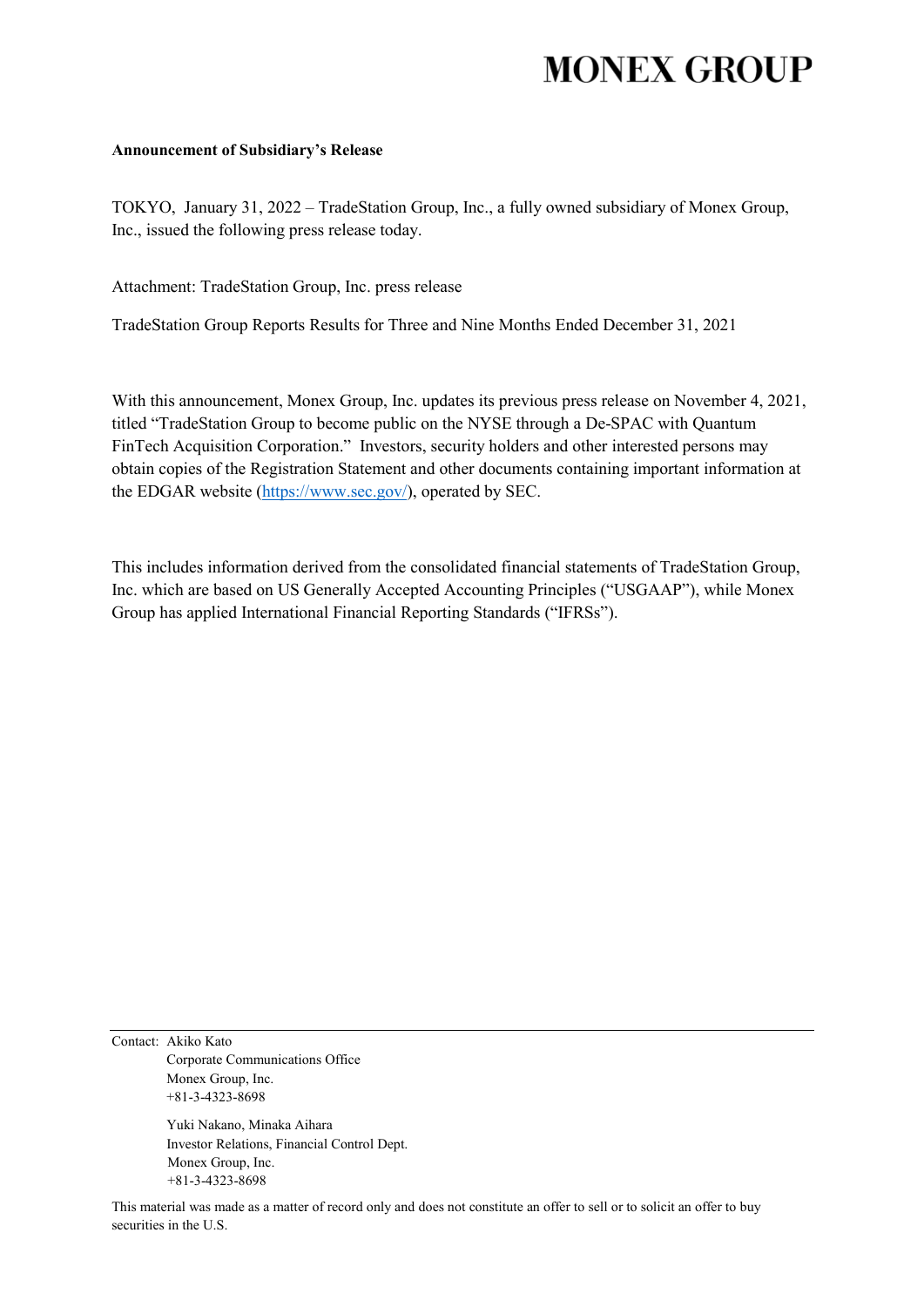

**PLANTATION, FL, January 31, 2022 --** TradeStation Group, Inc. ("TradeStation"), the parent company of award-winning self-clearing online brokerages for trading stocks, ETFs, equity and index options, futures, futures options and cryptocurrencies, today announced financial results and certain key metrics for the three and nine months ended December 31, 2021.

TradeStation's operating and financial results for the three months ended December 31, 2021, the company's third fiscal quarter, include:

- *Total net revenues of \$53.9 million, a 1.8% year-over-year increase*
- *178,863 Total Customer Accounts at December 31, 2021, a 36.1% year-over-year increase*
- *27,412 Gross New Accounts, an 81.0% year-over-year increase*
- *214,690 Daily Average Revenue Trades (DARTs), a 10.2% year-over-year decrease*
- *\$12.3 billion Total Customer Assets, including \$3.0 billion of Total Customer Cash, at December 31, 2021, a 32.7% and 13.0% year-over-year increase, respectively*
- *Increase in total expenses of 39.1% year over year, and net loss of \$11.3 million, as the company continues to invest in marketing and headcount to support its shift to a higherrevenue-growth strategy*

"We continue to make progress on our investment in marketing to grow our account base, as well as in product initiatives that will enhance our award-winning, multi-asset platform to support our customers' goal of claiming their financial edge," said John Bartleman, Chief Executive Officer of TradeStation. "Given the unusually high level of trading volume during the first year of the COVID-19 pandemic, which included our prior-year third fiscal quarter, our year-over-year increase in revenue is a testament to our ability to grow our business, as well as to the considerable skills and efforts of TradeStation's truly first-rate employees."

# **Results of Operations and Key Metrics for the Three Months and Nine Months Ended December 31, 2021**

#### *Revenue*

TradeStation had total net revenues of \$53.9 million for the three months ended December 31, 2021, a 1.8% increase over the three months ended December 31, 2020. Revenue growth resulted from higher trading-related revenue and net interest income, partially offset by lower average tradingrelated revenue per account and a decrease in subscription and other revenue. Total net revenues grew by 6.9% as compared to the three months ended September 30, 2021, driven primarily by an increase in total customer accounts, higher trading-related revenue per account, and an increase in net interest income. For the nine months ended December 31, 2021, TradeStation had total net revenues of \$157.0 million, a 2.2% increase over the prior-year nine-month period, driven by higher tradingrelated revenue and net interest income, partially offset by lower average trading-related revenue per account and a decrease in subscription and other revenue.

#### *Total Customer Accounts and Gross New Accounts*

At December 31, 2021, TradeStation had 178,863 Total Customer Accounts, an increase of 36.1% from December 31, 2020, and a 9.9% increase from September 30, 2021.

TradeStation added 27,412 Gross New Accounts during the three months ended December 31, 2021, as compared to 15,147 Gross New Accounts added during the three months ended December 31, 2020, an 81.0% increase, and 16,823 Gross New Accounts added during the three months ended September 30, 2021, a 62.9% increase. Gross New Accounts is the total number of new customer accounts opened and funded during the applicable period, and includes for the December 2021 quarter customer crypto accounts opened and funded through a marketing promotion that began December 20, 2021 in which TradeStation makes the initial account funding for the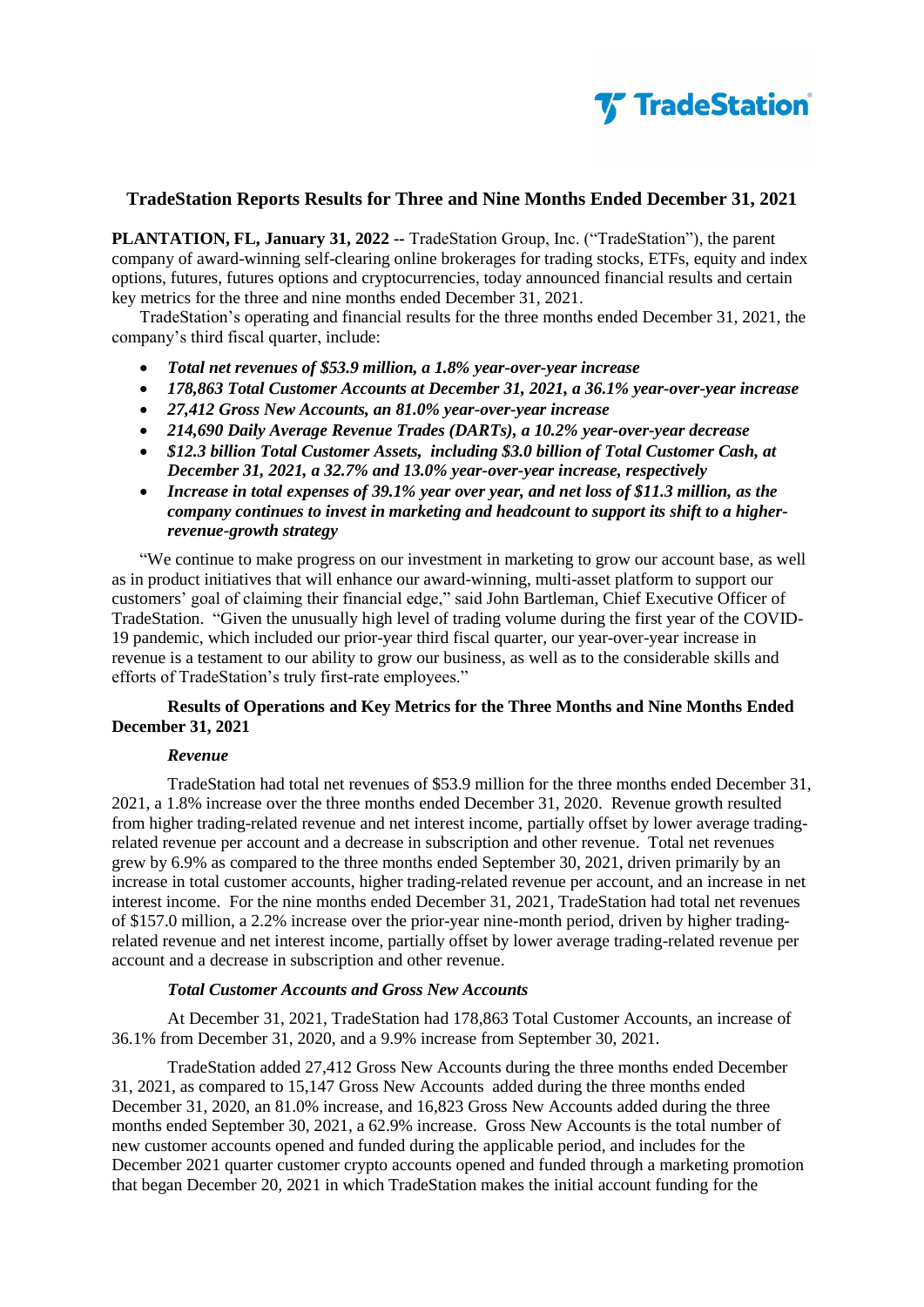customer (BTC equal to \$10.00). Crypto accounts opened under this promotion represented 4,950, or 86.5%, of the 5,725 total gross new crypto accounts added in the month of December. TradeStation will continue to evaluate the success of this crypto account-opening promotion by monitoring the extent to which these TradeStation-initially-funded crypto accounts receive additional deposits from, and account revenues generated by, these customers.

# *DARTs*

For the three months ended December 31, 2021, DARTs were 214,690, a decrease of 10.2% from the three months ended December 31, 2020. This decrease resulted primarily from reduced customer trading activity in the December 2021 quarter as compared to the high level of trading volume in the prior-year three-month period, which was during the first year of the COVID-19 pandemic, partially offset by customer account growth. TradeStation's DARTs increased by 5.6% in the December 2021 quarter compared to the September 2021 quarter due principally to customer account growth.

## *Total Customer Assets and Total Customer Cash*

Total Customer Assets were \$12.3 billion at December 31, 2021, an increase of 32.7% from December 31, 2020 and a 9.0% increase from September 30, 2021, and included Total Customer Cash of \$3.0 billion at December 31, 2021, a 13.0% increase from December 31, 2020 and a 3.5% increase from September 30, 2021. If the federal funds target rate increases during the 2022 calendar year as many are anticipating, the company believes the portion of its net interest income generated by the investment of customer cash should increase.

## *Expenses, Net Income (Loss), Income (Loss) Before Income Taxes, and Adjusted EBITDA*

Due primarily to TradeStation's increased marketing and headcount to implement its revenue growth strategy, total expenses were \$69.5 million for the three-month period, and \$180.0 million for the nine-month period, ended December 31, 2021, as compared to \$50.0 million and \$147.4 million for the three- and nine-month periods, respectively, ended December 31, 2020.

Marketing expense for the three months ended December 31, 2021 was \$22.7 million, as compared to \$4.3 million for the three months ended December 31, 2020, and was \$39.6 million for the nine-month period ended December 31, 2021 as compared to \$11.9 million for the nine-month period of the prior fiscal year.

TradeStation's total headcount increased, primarily in product development and information technology, from 511 full-time employees at March 31, 2021 to 714 at December 31, 2021, resulting, together with wage inflation, in employee compensation and benefits expense for the three months ended December 31, 2021 of \$24.7 million, as compared to \$17.7 million for the three months ended December 31, 2020, and \$68.6 million for the nine-month period ended December 31, 2021 as compared to \$53.1 million for the nine-month period of the prior fiscal year.

Due principally to the increased marketing and employee compensation and benefits expenses:

- For the three months ended December 31, 2021, the company had a net loss of \$11.3 million, a loss before income taxes of \$15.7 million, and negative Adjusted EBITDA of \$13.6 million, as compared to net income of \$2.1 million, income before income taxes of \$2.9 million, and Adjusted EBITDA of \$12.4 million for the three months ended December 31, 2020; and
- For the nine-month period ended December 31, 2021, the company had a net loss of  $$16.9$ million, loss before income taxes of \$23.0 million, and negative Adjusted EBITDA of \$14.2 million, as compared to net income of \$4.5 million, income before income taxes of \$6.2 million, and Adjusted EBITDA of \$35.3 million for the nine-month period ended December 31, 2020.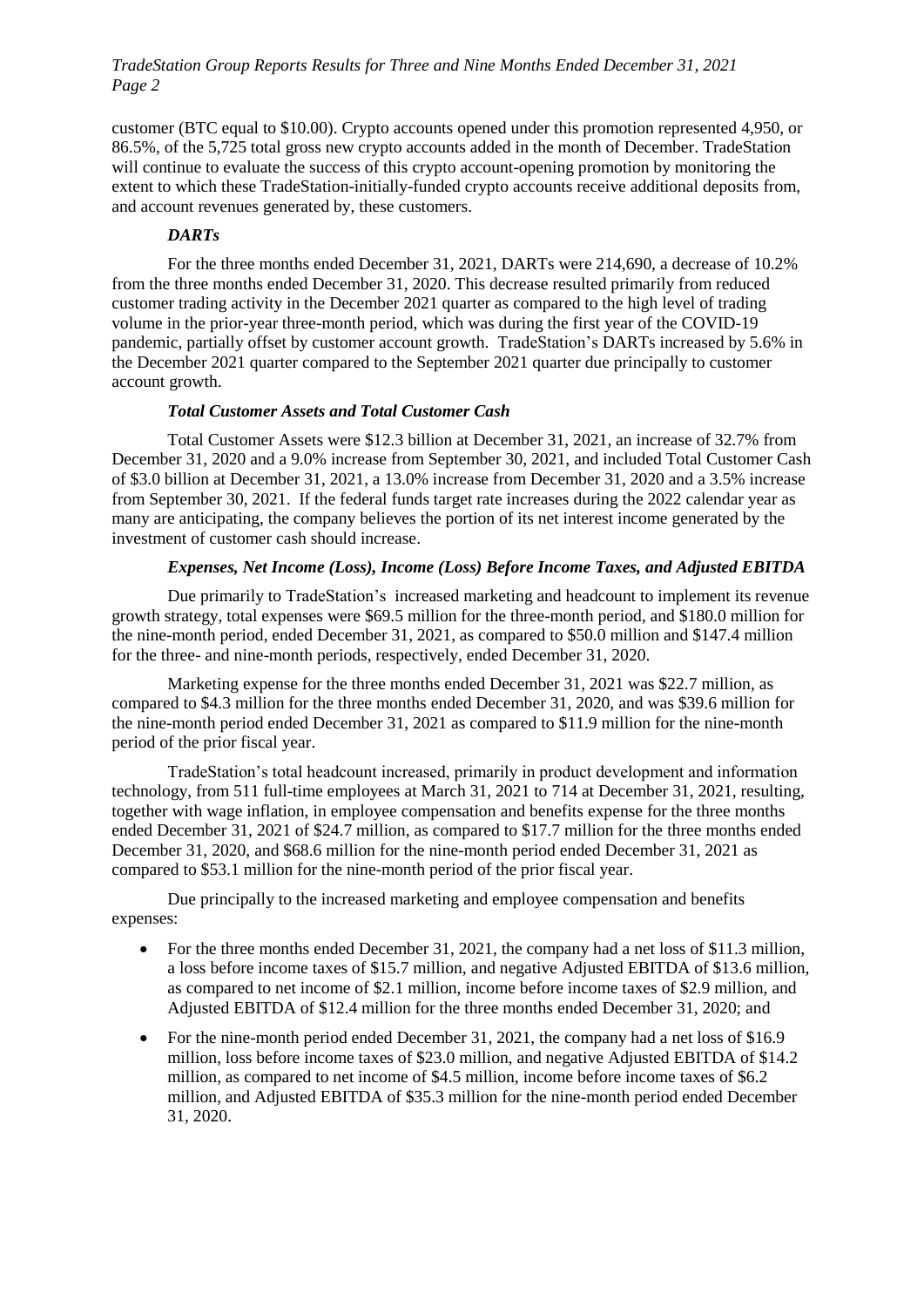## **About TradeStation Group, Inc.**

TradeStation has, for decades, provided innovative fintech decision-support analysis and orderplacement tools that support self-directed traders and investors in their journeys to claim their financial edge. TradeStation provides award-winning trading and analysis platforms and self-clearing online brokerage services for stocks, ETFs, equity and index options, commodity and financial futures, futures options, and cryptocurrencies. These trading platforms are accessible on desktop, Web and mobile, as well as via API technologies which seamlessly provide access to TradeStation's brokerage environment through third-party platforms. TradeStation's offerings also include deep and growing learning content designed to build confidence among those new to investing and hone the skills of seasoned traders.

TradeStation Securities, Inc. (Member NYSE, FINRA, SIPC, NSCC, DTC, OCC, NFA & CME) offers self-clearing equities, options, futures and futures options brokerage services as a licensed securities broker-dealer and futures commission merchant (FCM) and is a member of major equities and futures exchanges in the United States. TradeStation Crypto, Inc. offers self-clearing cryptocurrency brokerage services under federal and state money services business, money-transmitter and similar registrations and licenses. TradeStation Crypto, Inc. is not subject to NFA's regulatory oversight and examinations.

#### **Cautionary Statement Regarding Forward-Looking Statements**

This communication contains forward-looking statements within the meaning of the Private Securities Litigation Reform Act of 1995, as amended, that reflect TradeStation's current views with respect to, among other things, the future operations and financial performance of TradeStation. Forward-looking statements in this communication may be identified by the use of words such as "anticipating," "believes," "can," "continue," "continuously," "enhance," "expects," "hope," "in progress," "intends," "may," "over time," "planned," "seeks," "should," "strategic," "target," "think," "try," "try to," "will" and similar terms and phrases. Forward-looking statements contained in this communication include, but are not limited to, statements as to (i) the success of TradeStation's efforts regarding its revenue growth strategy, including the success of marketing expenditures and campaigns and approaches, increasing headcount to support its revenue growth strategy and its ability to grow its customer account base generally and the pace at which such growth is, or is not, accomplished, (ii) ongoing volume levels of customer trading activity and trading-related revenue generated, (iii) the success of TradeStation's crypto account-opening/marketing promotion, and whether crypto customer accounts added through such promotion will provide further funding or deposits to, or trade in, such accounts, (iv) whether TradeStation's planned product and service enhancements, including those recently launched or currently in progress, will be considered valuable or attractive by customers and customer prospects, or completed timely, or at all, and (v) whether federal fund target interest rates will increase, and if so when, whether the effective interest rates will match the target rates, and whether TradeStation will be able to benefit through increased net interest income if those rates increase.

The forward-looking statements contained in this communication are based on the current expectations of TradeStation and its management and are subject to risks and uncertainties. No assurance can be given that future developments affecting TradeStation will be those that are anticipated. Actual results may differ materially from current expectations due to changes in global, regional or local economic, business, competitive, market, regulatory and other factors, many of which are beyond the control of TradeStation. Should one or more of these risks or uncertainties materialize, or should any of the assumptions prove incorrect, actual results may vary in material respects from those projected in these forward-looking statements. Factors that could cause actual results to differ may emerge from time to time, and it is not possible to predict all of them.

Such factors include, but are not limited to: changes in general economic or political conditions; changes in the markets that TradeStation targets; slowdowns in securities or cryptocurrency trading or shifting demand for securities or cryptocurrency trading products; the impact of the ongoing COVID-19 pandemic; the evolving digital asset market, including the regulation thereof; possible regulations that further limit, or eliminate, the ability of TradeStation to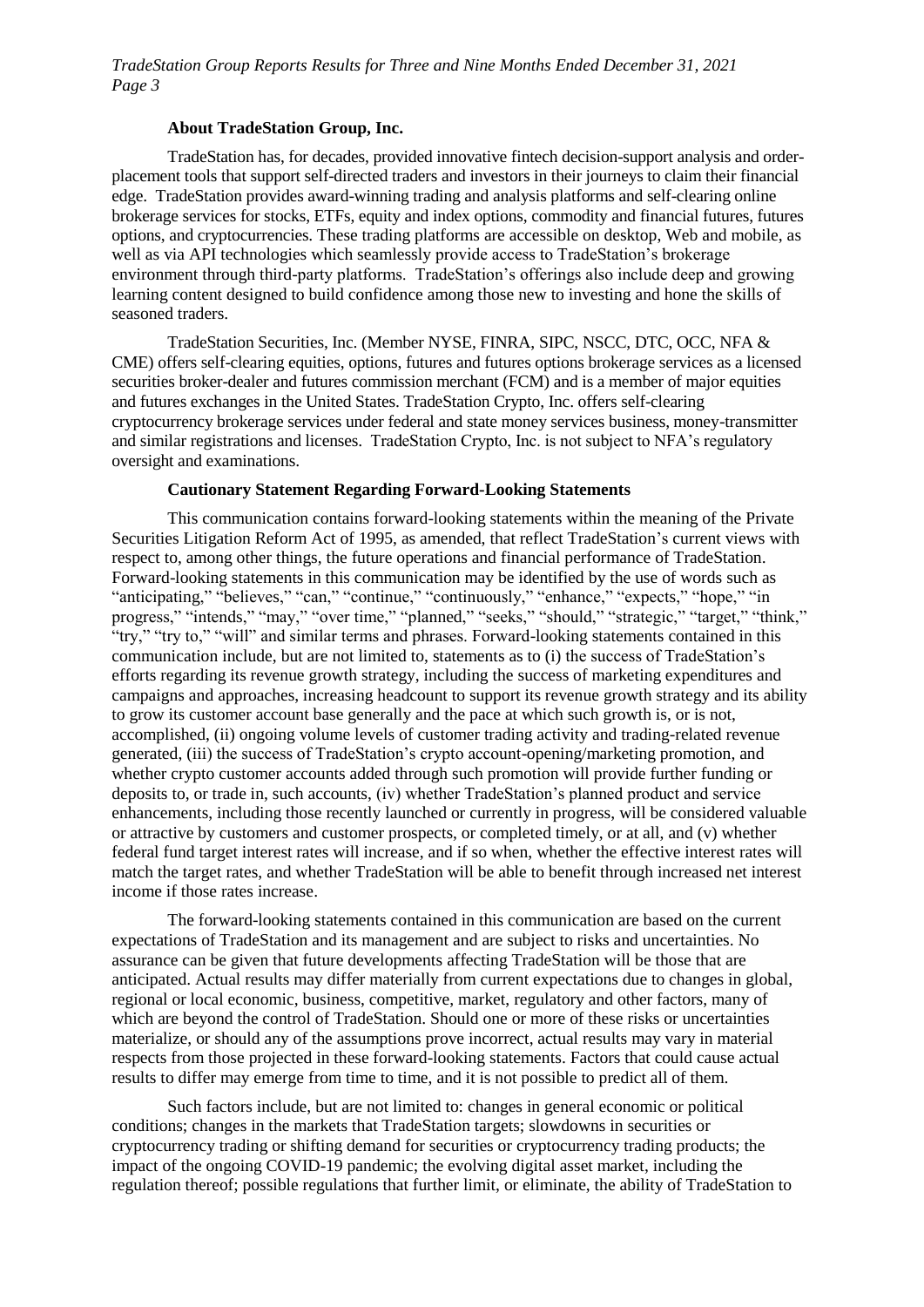accept payment for order flow or similar rebates; any change in laws applicable to TradeStation or any regulatory or judicial interpretation thereof; and other factors, risks and uncertainties, including those under the heading "Risk Factors" in publicly-available SEC filings made by TradeStation. Intentions or expectations disclosed in forward-looking statements may not be achieved and the recipient of this communication should not place undue reliance on such forward-looking statements. Any forward-looking statement made in this communication speaks only as of the date hereof. TradeStation undertakes no obligation to update, revise or review any forward-looking statement, whether as a result of new information, future developments or otherwise, except as may be required by any applicable securities laws.

#### **Proposed Business Combination**

As previously announced, TradeStation Group, Inc. (the "Company") and Quantum FinTech Acquisition Corporation ("Quantum") have entered into agreements to effect a business combination (the "Business Combination"). This presentation does not constitute (i) a solicitation of a proxy, consent or authorization with respect to any securities or in respect of the Business Combination or (ii) an offer to sell, a solicitation of an offer to buy, or a recommendation to purchase, any securities of the Company, Quantum, the combined company or any of their respective affiliates. No offering of securities shall be made except by means of a prospectus meeting the requirements of Section 10 of the Securities Act of 1933, as amended (the "Securities Act"), or an exemption therefrom, nor shall any sale of securities in any states or jurisdictions in which such offer, solicitation or sale would be unlawful prior to registration or qualification under the securities laws of any such jurisdiction be effected. No securities commission or securities regulatory authority in the United States or any other jurisdiction has in any way passed upon the merits of the Business Combination or the accuracy or adequacy of this presentation.

In connection with the proposed Business Combination between the Company and Quantum, the Company has filed a registration statement on Form S-4 (the "Registration Statement") with the U.S. Securities and Exchange Commission (the "SEC") that includes a proxy statement / prospectus relating to the offer of the securities to be issued to Quantum. Investors, security holders and other interested persons are advised to read the Registration Statement and proxy statement / prospectus and any amendments thereto, and other relevant documents that are filed with the SEC carefully and in their entirety because they will contain important information about the Company, Quantum and the proposed Business Combination. The definitive proxy statement / prospectus will be mailed to stockholders of Quantum as of a record date to be established for voting on the proposed Business Combination. Investors, security holders and other interested persons will also be able to obtain copies of the Registration Statement and other documents containing important information about the Business Combination and the parties to the Business Combination once such documents are filed with the SEC, without charge, at the SEC's website at www.sec.gov, or by directing a request to: Quantum FinTech Acquisition Corp., 4221 W. Boy Scout Blvd., Suite 300, Tampa, FL 33607, Attention: Investor Relations or by email at IR@qftacorp.com.

Quantum and the Company, their respective directors and executive officers and certain investors may be considered participants in the solicitation of proxies with respect to the proposed Business Combination under the rules of the SEC. Information about the directors and executive officers of Quantum and their ownership is set forth in Quantum's filings with the SEC, including its final prospectus relating to its initial public offering in February 2021, which is available free of charge at the SEC's website at www.sec.gov. Additional information regarding the persons who may, under the rules of the SEC, be deemed participants in the solicitation of the Quantum shareholders in connection with the proposed Business Combination, including the Company's directors and executive officers and certain investors, will be contained in the Registration Statement for the Business Combination when available.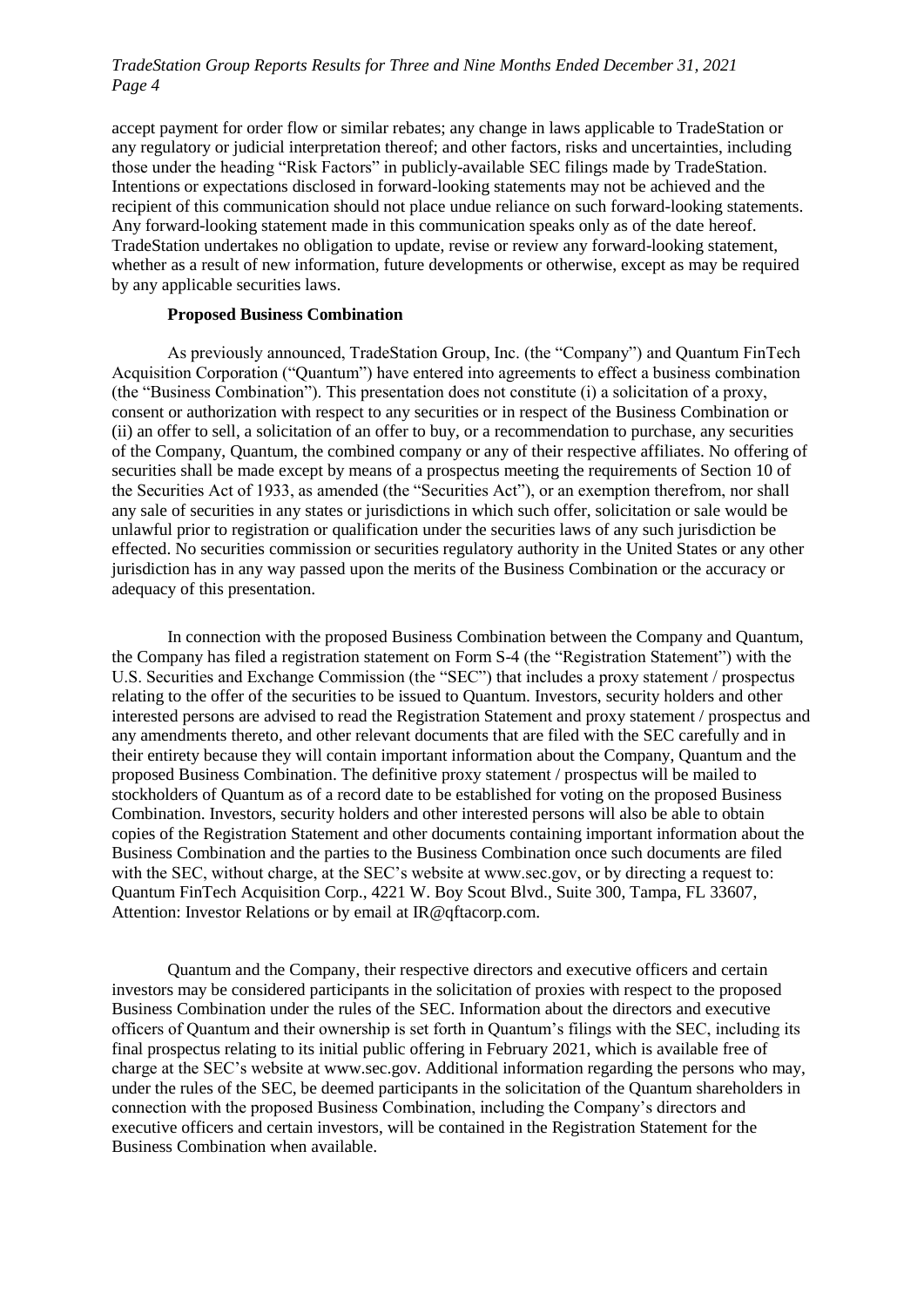**Contacts**

**Investors: ir@tradestation.com**

**Media: Madison Roberts 281-684-9857 [madison.roberts@fleishman.com](mailto:madison.roberts@fleishman.com)**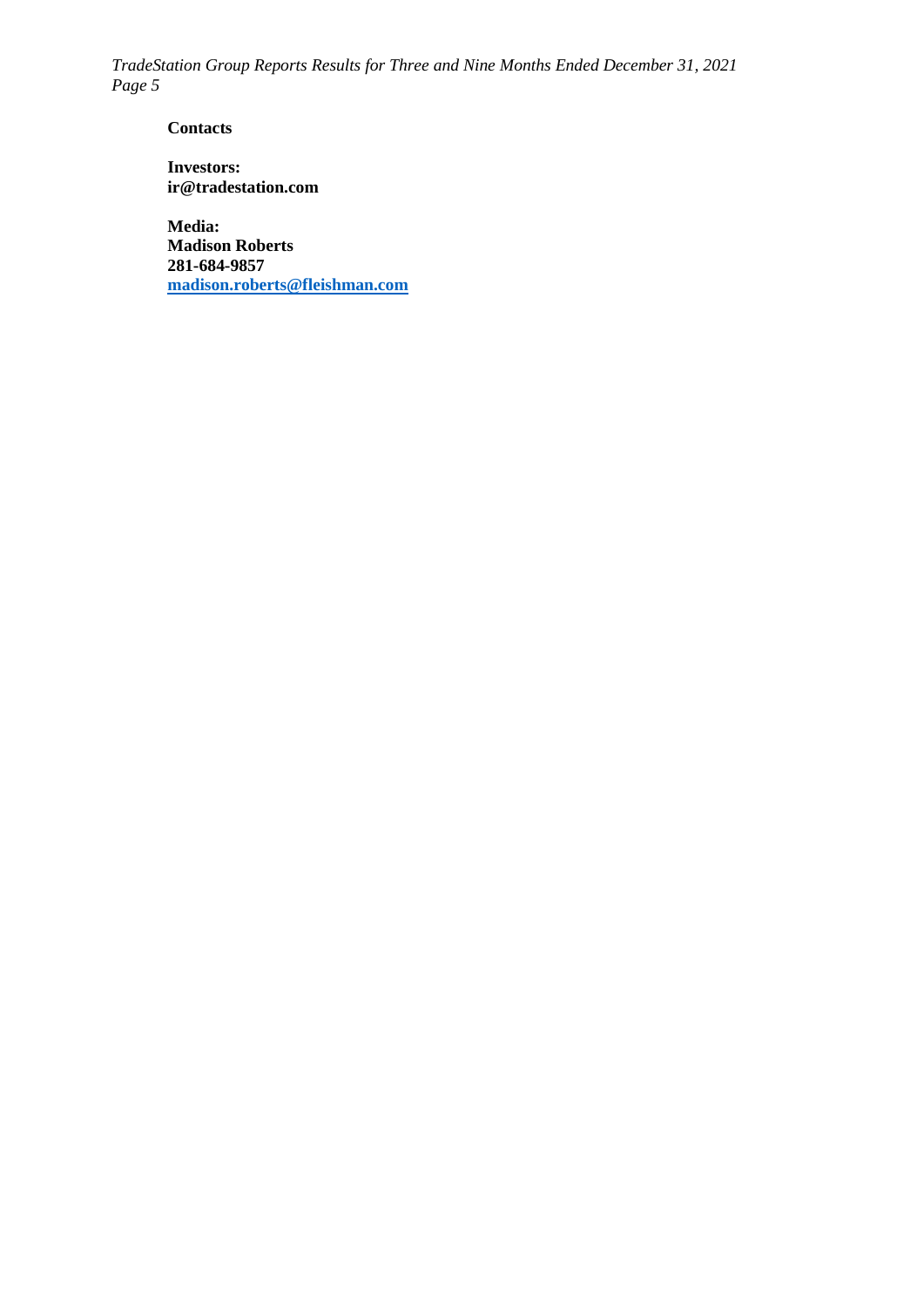## **TRADESTATION GROUP, INC. Consolidated Statements of Income (In thousands)**

|                                                    | Three Months Ended December 31, |    | Nine Months Ended December 31, |    |           |    |         |  |
|----------------------------------------------------|---------------------------------|----|--------------------------------|----|-----------|----|---------|--|
|                                                    | 2021                            |    | 2020                           |    | 2021      |    | 2020    |  |
| <b>Revenues:</b>                                   |                                 |    |                                |    |           |    |         |  |
| Trading-related revenue<br>Subscription and other  | \$<br>41,466                    | \$ | 39,860                         | \$ | 121,334   | \$ | 118,299 |  |
| revenue                                            | 1,096                           |    | 2,462                          |    | 4,402     |    | 6,449   |  |
| Total non-interest income                          | 42,562                          |    | 42,322                         |    | 125,736   |    | 124,748 |  |
| Interest income                                    | 14,067                          |    | 11,476                         |    | 37,959    |    | 31,209  |  |
| Interest expense                                   | (2,771)                         |    | (912)                          |    | (6,688)   |    | (2,311) |  |
| Net interest income                                | 11,296                          |    | 10,564                         |    | 31,271    |    | 28,898  |  |
| Total net revenues                                 | 53,858                          |    | 52,886                         |    | 157,007   |    | 153,646 |  |
| <b>Expenses:</b>                                   |                                 |    |                                |    |           |    |         |  |
| Employee compensation<br>and benefits              | 24,692                          |    | 17,736                         |    | 68,628    |    | 53,050  |  |
| Cost of services provided                          | 8,225                           |    | 7,790                          |    | 25,186    |    | 24,439  |  |
| Communications                                     | 3,843                           |    | 3,723                          |    | 11,508    |    | 10,497  |  |
| Marketing                                          | 22,705                          |    | 4,318                          |    | 39,595    |    | 11,949  |  |
| Professional services                              | 1,720                           |    | 1,601                          |    | 8,123     |    | 4,729   |  |
| Occupancy and equipment<br>Depreciation and        | 4,402                           |    | 3,592                          |    | 12,329    |    | 9,815   |  |
| amortization                                       | 2,636                           |    | 2,589                          |    | 7,983     |    | 7,476   |  |
| Amortization of intangibles<br>Interest expense on | 2,222                           |    | 2,236                          |    | 6,693     |    | 6,707   |  |
| borrowings                                         | 841                             |    | 681                            |    | 2,293     |    | 2,402   |  |
| Other expense (income)                             | (1,752)                         |    | 5,725                          |    | (2,348)   |    | 16,365  |  |
| Total expenses                                     | 69,534                          |    | 49,991                         |    | 179,990   |    | 147,429 |  |
| Income (loss) before income<br>taxes               | (15,676)                        |    | 2,895                          |    | (22, 983) |    | 6,217   |  |
| Income tax expense<br>(benefit)                    | (4, 334)                        |    | 791                            |    | (6,037)   |    | 1,695   |  |
| Net income (loss)                                  | \$<br>(11, 342)                 | \$ | 2,104                          | \$ | (16, 946) | \$ | 4,522   |  |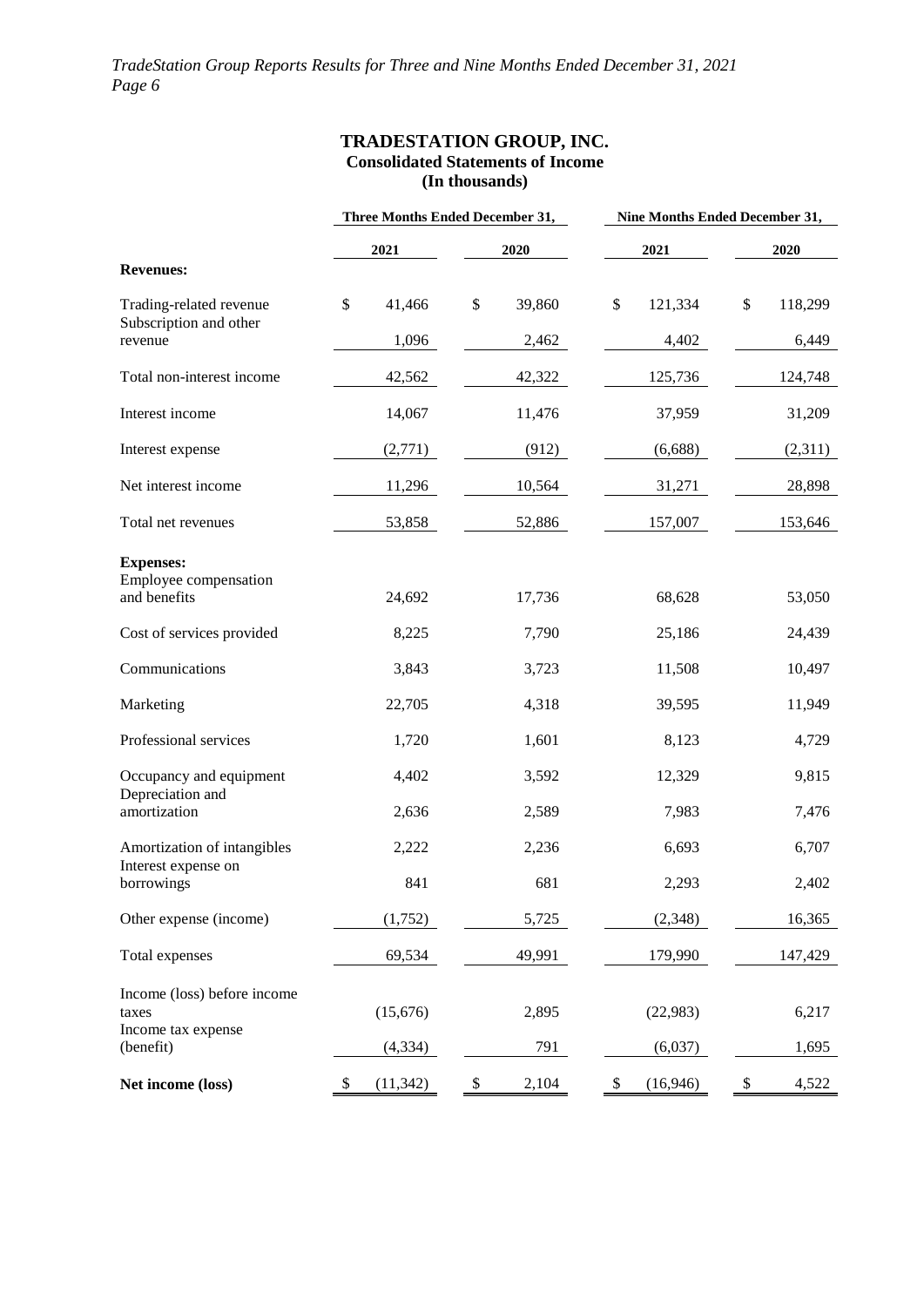## **Key Performance Metrics**

|                                |              | As of December 31, |                   |         |  |
|--------------------------------|--------------|--------------------|-------------------|---------|--|
|                                | 2021         | 2020               |                   |         |  |
| <b>Total Customer Accounts</b> | 178,863      | 131,431            |                   |         |  |
| <b>Total Customer Assets</b>   |              |                    |                   |         |  |
| $$$ millions)                  | \$12,286     | \$9,259            |                   |         |  |
| <b>Total Customer Cash</b>     |              |                    |                   |         |  |
| $$$ millions)                  | \$2,984      | \$2,641            |                   |         |  |
|                                |              | Three Months Ended | Nine Months Ended |         |  |
|                                | December 31, |                    | December 31,      |         |  |
|                                | 2021         | 2020               | 2021              | 2020    |  |
| Daily Average Revenue Trades   |              |                    |                   |         |  |
| (DART <sub>s</sub> )           | 214,690      | 239,089            | 210,802           | 214,694 |  |
| <b>Gross New Accounts</b>      | 27,412       | 15.147             | 66,528            | 51,828  |  |

*Total Customer Accounts* is the number of customer brokerage accounts with a positive account balance.

*Total Customer Assets* is total cash and assets held in customer accounts.

*Total Customer Cash* is the aggregate cash held in customer accounts.

*Daily Average Revenue Trades (DARTs)* are computed as follows: In computing DARTs, a revenue trade means one completed customer equities, options, futures, or crypto trade, regardless of the number of shares, contracts, or units included in such trade, and includes trades completed under "zero commission" plans (which are supported by payment-for-order-flow, or "PFOF," revenue). Each "side" of a futures trade is counted as one revenue trade. Partial fills of an equities order on the same day are aggregated and counted as one revenue trade.

*Gross New Accounts* is the total number of new customer accounts opened and funded during the applicable period.

## **Reconciliation of Net Income (Loss) to Adjusted EBITDA**

The following table presents a reconciliation of net income (loss), the most comparable GAAP measure, to Adjusted EBITDA.

TradeStation utilizes Adjusted EBITDA in the management of its business and operation. Adjusted EBITDA represents net income (loss) attributable to TradeStation before income tax provision (benefit), net interest expense, depreciation and amortization, and for the periods presented has excluded certain other expenses or items, including swap fair value gains (losses), certain severance expenses, write-offs of software, certain contractual settlements and cryptocurrency timing gains and losses.

These items are excluded from TradeStation's Adjusted EBITDA measures because these items are non-cash in nature or because the amount or timing of these items is not driven by core results of operations and renders comparisons with prior periods and competitors less meaningful. TradeStation believes Adjusted EBITDA provides useful information to investors and others in